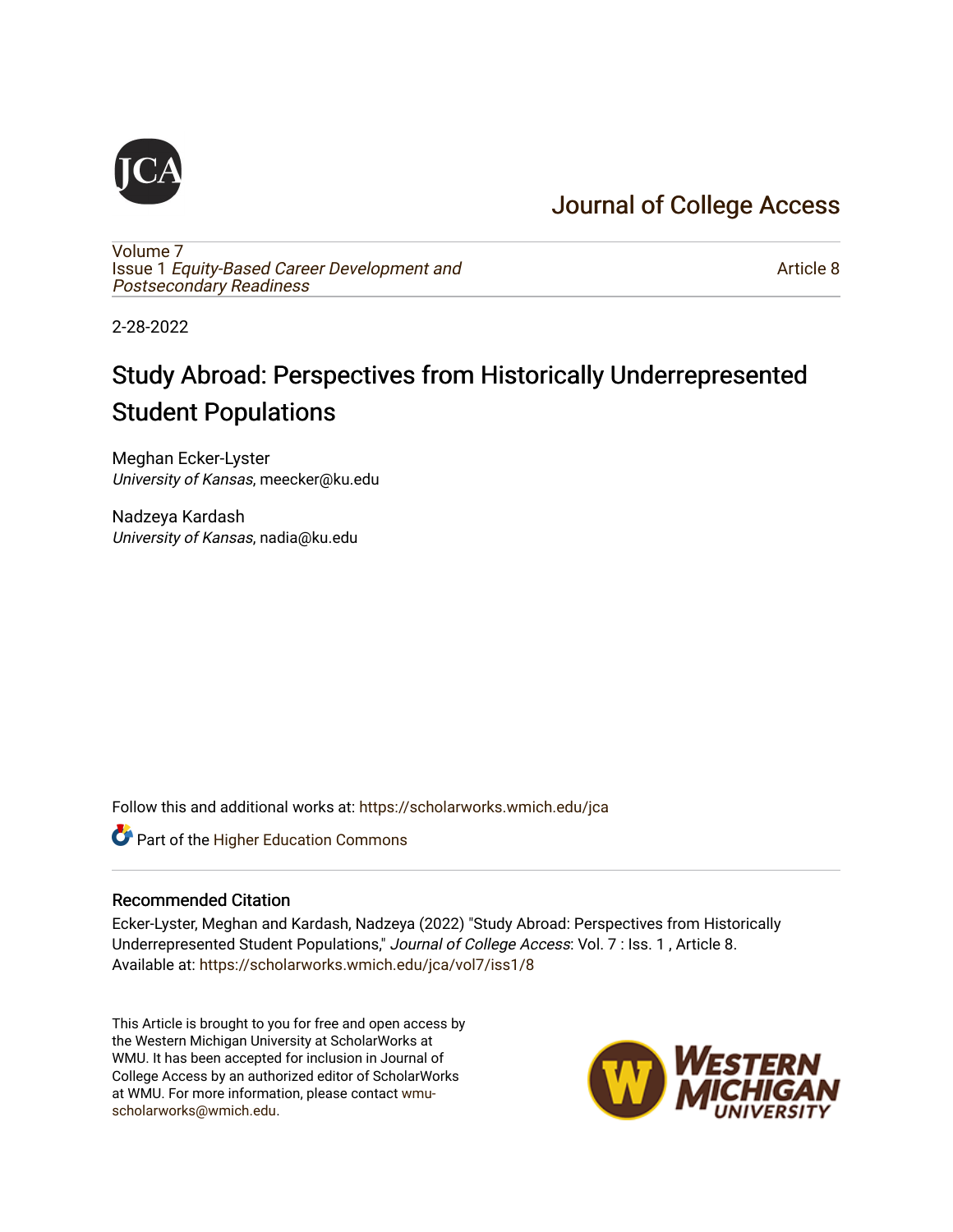## Study Abroad: Perspectives from Historically Underrepresented Student Populations

#### Cover Page Footnote

The authors listed above certify that they have no competing interests.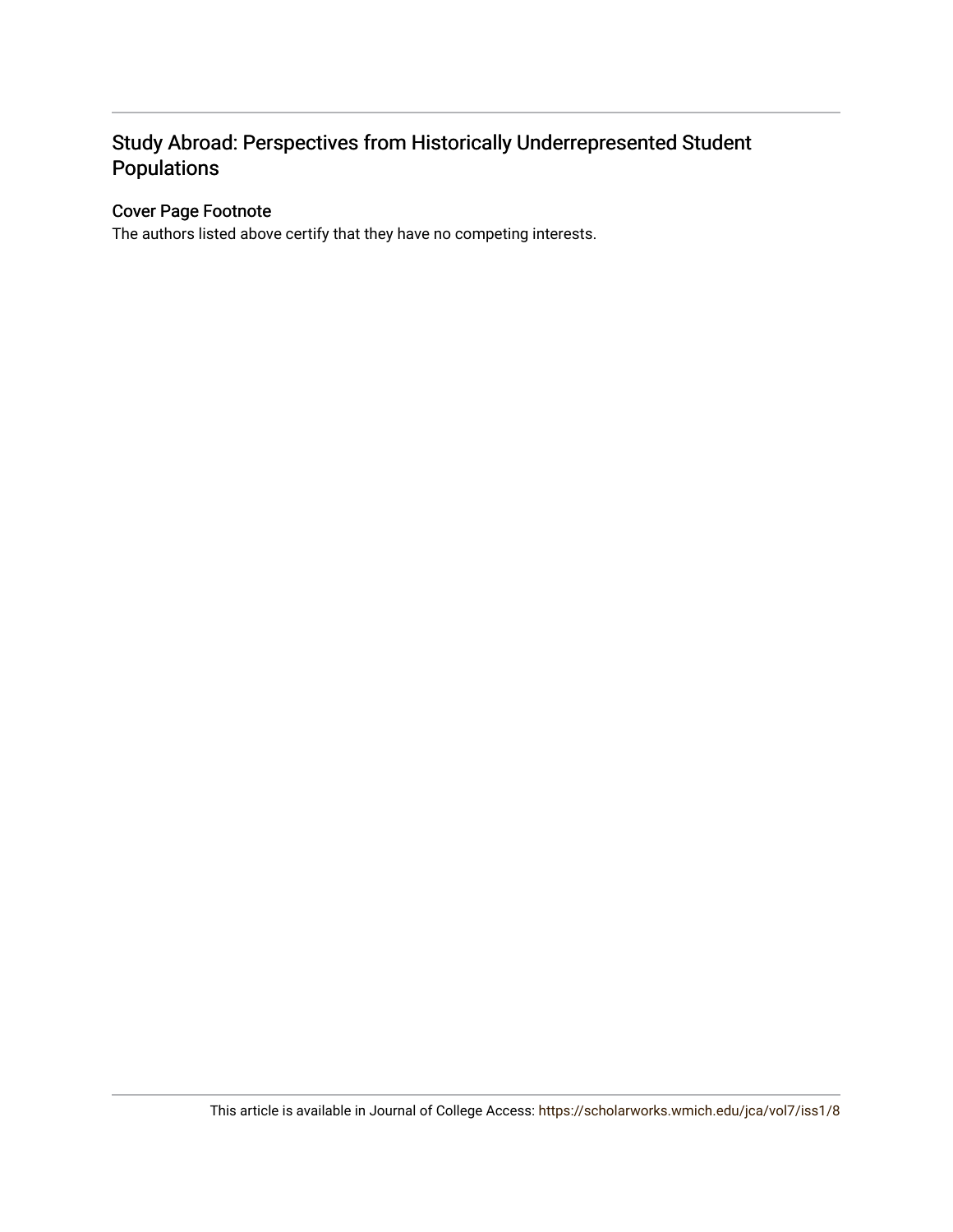# **Study Abroad: Perspectives from Historically Underrepresented Student Populations**

### **ABSTRACT**

Research clearly outlines the many positive benefits associated with study abroad programs (e.g., Arghode et al., 2020; Jiang et al., 2019). Unfortunately, the majority of undergraduate students who participate in these experiences are from affluent backgrounds. To increase access to study abroad opportunities for all students, including historically underrepresented student groups (e.g., first-generation college student, lower-income background), higher education institutions need to offer affordable study abroad options. To aid institutions with this task, the current qualitative investigation provides critical insights into students' perceptions of an affordable, abbreviated study abroad model. The findings from this study highlight the overall program model as a key driver in a student's decision to pursue a study abroad experience. Specifically, students indicated that a short travel experience designed specifically for underrepresented student groups was an ideal model, as this structure was affordable and welcoming.

**Keywords:** study abroad, underrepresented students, qualitative research

**Preparing students for their<br>
transition from college into the<br>
"real world" is an essential task for<br>
higher education. Unfortunately,<br>
many college graduates report that they lack** transition from college into the "real world" is an essential task for higher education. Unfortunately, the necessary experiences and network connections to successfully make the transition from a college student to a gainfully employed adult (Murphy et al., 2014). This concerning lack of perceived preparation is especially prevalent among historically underrepresented student populations (Pulliam et al., 2017). To mitigate these concerns, higher education institutions should provide hands-on experiences and opportunities that are intentionally designed



Authored by Meghan E. Ecker-Lyster (*University of Kansas)* Nadzeya Kardash (*University of Kansas*)

to serve and meet the unique needs of underrepresented students at their institution. To aid institutions in this pursuit, this paper provides an in-depth investigation of students' interactions with and perceptions of a study abroad career exploration program.

#### **Institutional Benefits of Study Abroad**

Research has identified study abroad as an important strategy to increase postsecondary retention and completion rates. Students who participate in study abroad programs are more likely to persist in higher education and secure their postsecondary degree (Twobmly et al., 2012; Engel, 2017). For example, 93% of students within the Florida State System who participated in study abroad earned their degree compared to only 64% of nonparticipants (Posey, 2003). Similarly, students in Texas who studied abroad had a 60% chance of graduating in four-years compared to non-participants who had only a 45% chance (Barclay-Hamir, 2011). The benefits of study abroad transcend racial inequalities often seen within higher education, as research has documented the positive benefits of study abroad for diverse populations of students. For example, researchers examined the impact of study abroad within the University System of Georgia and found that the effects of participating in a study abroad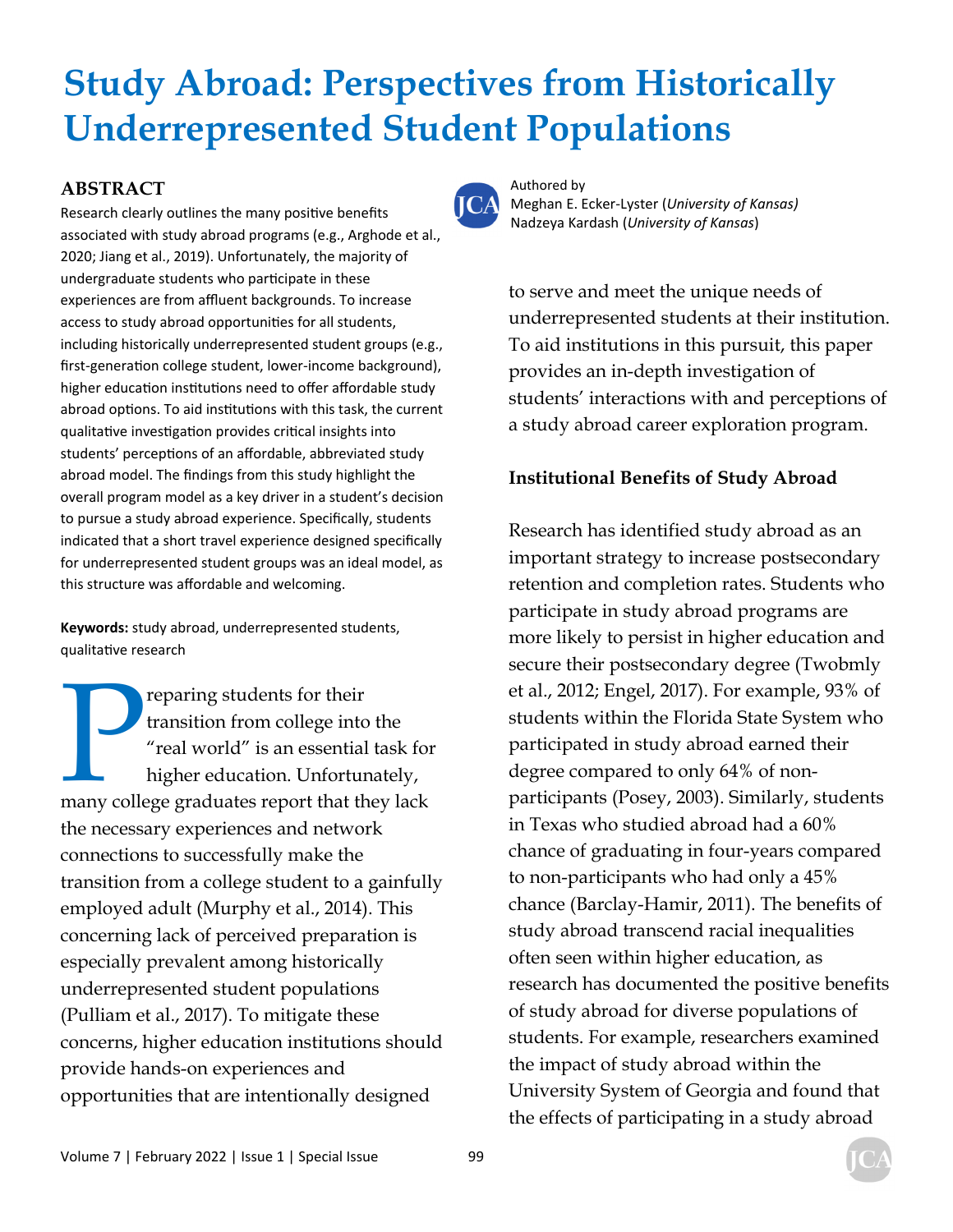program was especially pronounced for students of color whose graduation rates were 18% higher than their peers with alike demographic characteristics who lacked similar experiences (Redden, 2010). Given the significant impact study abroad has on retention and graduation rates, it is not surprising that this strategy is often cited as a high-impact practice within higher education (Kuh, 2009; Stebleton et al., 2013). This strategy not only serves to increase the desired higher education outcomes, but also provides an outlet for students to deepen their academic and personal development.

## **The Impact of Study Abroad on Student Development**

Many undergraduate students choose to participate in a study abroad program as a method to enrich their college experience. Research supports the notion that study abroad can enhance students' academic and personal growth and development (e.g., Arghode et al., 2020; Tillman, 2012; Movassaghi et al., 2014; Lokkesmore et al., 2016). Students who engage in a study abroad experience are provided an opportunity to compare their cultural norms and values to those of the host country, which helps students broaden their perspectives and cultural awareness (Soto, 2015). This expanded worldview can positively influence student's decision-making skills, as it provides them alternative perspectives to consider during the decision-making process (Norris & Gillespie, 2008). Study abroad can

also expand student's social network and enhance their social capital. During a study abroad experience, students are exposed to peers and instructors from a wide range of backgrounds, and as a result, the interactions and friendships built through study abroad can serve as an avenue to broaden students' social networks (Dwyer & Peters, 2004; Horn & Fry, 2013). Furthermore, Petersdotter and colleagues (2016) found that a high number of social contacts made during a study abroad experience served as a mediating factor that influenced the developmental trajectory of student's self-efficacy.

Study abroad has also been found to have an impact on students' career choices, career adaptability, and career satisfaction (Arghode et al., 2020; Meyer-Lee & Evans, 2007; Franklin, 2010). For example, the networking opportunities created through study abroad experiences often spur interest in international careers (Murphy et al., 2014; Tillman, 2012). To better understand the longterm impact of these experiences, Franklin (2010) surveyed study abroad alumni a decade after they participated in a study abroad experience. Franklin's study found that the majority of the respondents attributed their career choices and interests to their study abroad experience. This finding was consistent across the various study abroad formats (e.g., semester, yearlong, etc.). In addition to impacting career interests, study abroad experiences also enhanced students' overall employability prospects after graduation (Di Pietro, 2015; Murphy et al.,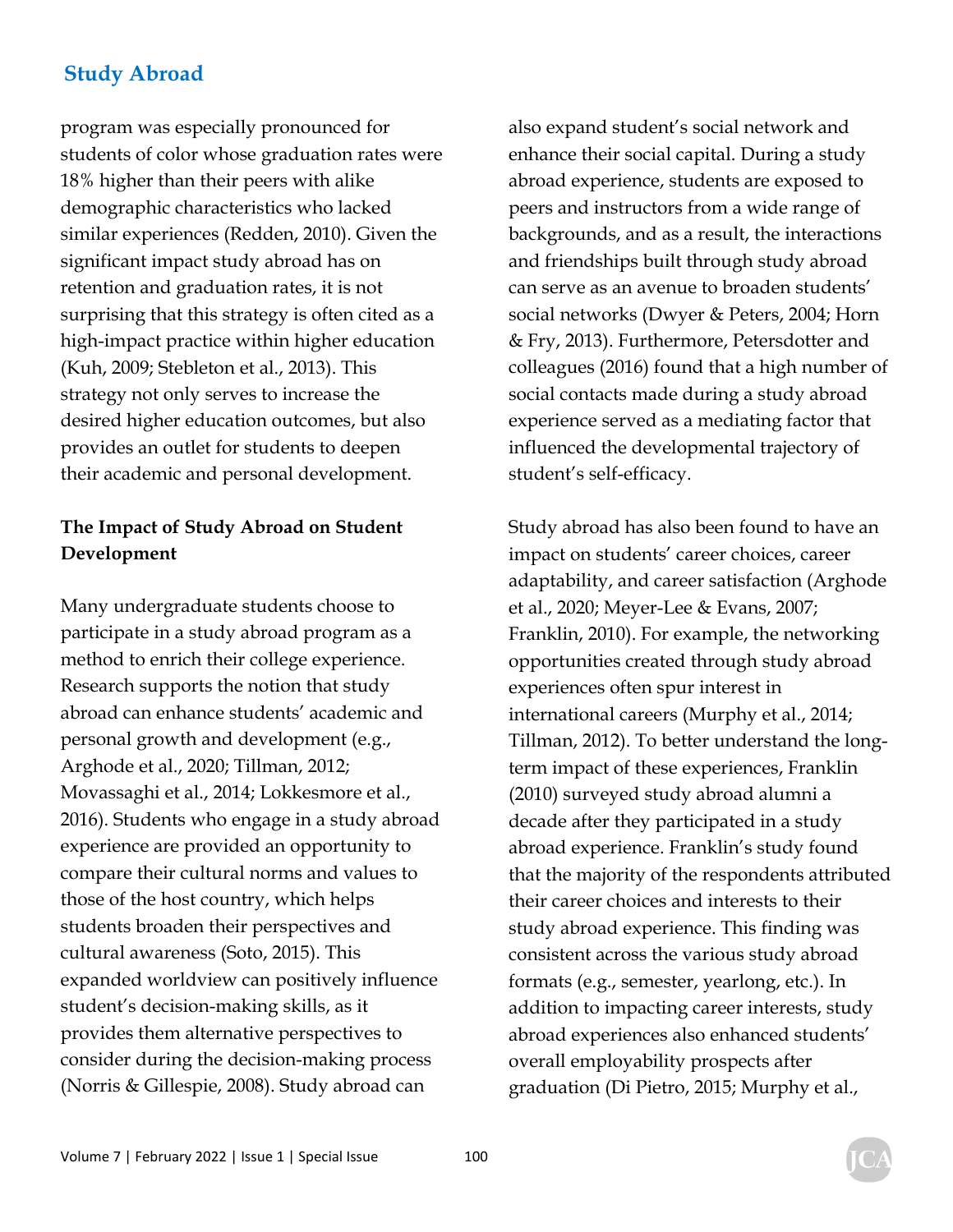2014; Norris & Gillespie, 2009; Tillman, 2012; Kratz & Netz, 2018).

Study abroad experiences are especially salient for historically underrepresented minority groups because these experiences provide an opportunity to potentially explore their heritage and develop a deeper understanding of their cultural and racial identities (Lee & Green, 2016). Such experiences may also help to develop a stronger national identity because minoritized students and students of color are first perceived as Americans when traveling abroad (Sweeney, 2013). In a study examining the perceived benefits of study abroad among historically underrepresented student populations, Milton (2016) found that growth in independence and the ability to step out of your comfort zone were the most valuable qualities cited from the study abroad experience. Not only do underrepresented students perceive themselves as more openminded and autonomous after engaging in a study abroad program, but they also report stronger feelings of being better prepared to solve problems and understand global matters (Smith et.al., 2013). Given the many advantages of study abroad education, it is necessary that this opportunity is accessible to any college student who may be interested, regardless of their socioeconomic status or background characteristics (e.g., firstgeneration college student, racial/ethnic minority).

#### **Disparities in Study Abroad Participation**

During the 2018-2019 academic year over 345,000 U.S. college students participated in a study aboard experience, which accounted for nearly 2% of all students enrolled at institutions of higher education within the U.S. (NAFSA, 2021). Unfortunately, the majority of students who are participating and subsequently benefiting from these opportunities are predominately white students (NAFSA, 2021). Roughly only 7% of study abroad participants are African American/Black, 11% are Hispanic, and less than 1% are American Indian/Alaska Native (NAFSA, 2021). There are many reasons that contribute to this unequal distribution of engagement with study abroad experiences. Socioeconomic status (SES) is one of the most pronounced factors that influence whether or not a student will participate in a study abroad program. The impact of SES is illustrated by the fact that high cost associated with study abroad experiences is one the primary reasons students cite for not participating in these types of experiences (Brux & Fry, 2010; Lörz et al., 2015; Presley et al., 2010; Relyea et al., 2008; Simon & Ainsworth, 2012; Lingo, 2019). As a result, students from lower SES backgrounds are significantly less likely to seek out study abroad programs as part of their undergraduate experience (Simon & Ainsworth, 2012; Thrush, 2016). Students from lower SES backgrounds have a palpable financial disadvantage compared to higher SES peers as they may incur not only a high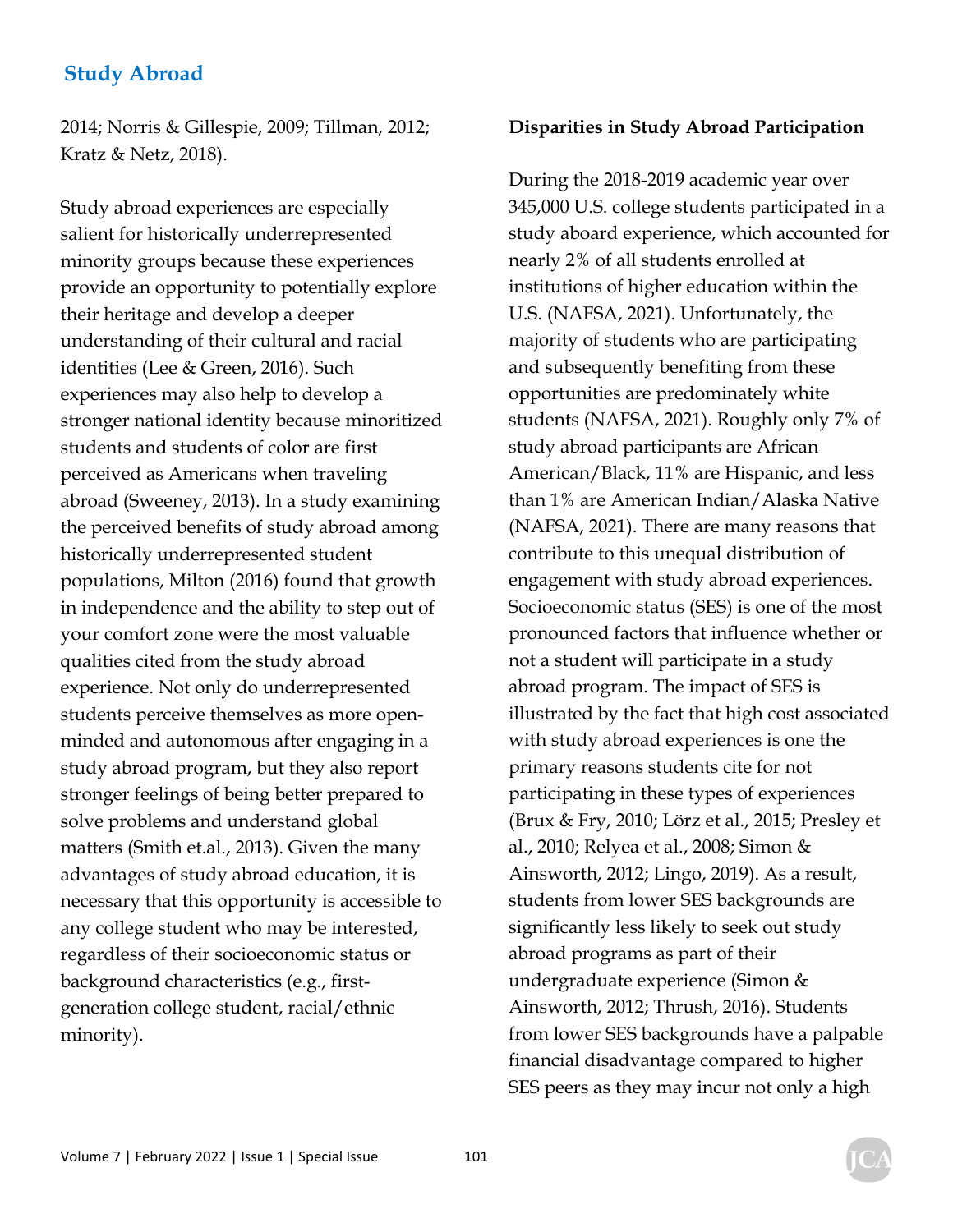program cost but face the opportunity cost of forgoing earnings while studying abroad (Gordon et al., 2014).

The literature also highlights family obligations, concerns around a lack of cultural and social capital needed to successfully navigate these experiences, and limited access to information about how to access these opportunities as other common barriers that preclude many students from pursuing study abroad (Brux & Fry, 2010; Salisbury et al., 2009; Salisbury et al., 2011; Lingo, 2019; Simon & Ainsworth, 2012; Thrush, 2016). A recent study on social stratification in study abroad participation (Lingo, 2019) found that the level of parental education plays a role in a student's decision to seek study abroad opportunities. Students whose parents have college degrees are significantly more likely to engage in study abroad practices compared to first-generation college students (i.e., students whose parents or guardians did not earn a postsecondary degree). Since many students from lower SES backgrounds are also firstgeneration college students this specific subgroup of students tends to encounter a combination of these barriers (e.g., lack of parental knowledge/support, limited finances) making it very difficult for them to access study abroad opportunities. As a result, many students from historically underrepresented backgrounds often report feeling unwelcomed or unprepared to participate in study abroad programs (Lingo, 2019).

Due to financial constraints and high costs associated with studying abroad, institutions are seeking new, creative ways to offer opportunities specifically designed to meet the unique needs of students from lowerincome, first-generation, and/or ethnic minority backgrounds. The duration of the study abroad program has often been cited as a consideration for whether or not a student will partake in the experience. Many students from lower-income backgrounds report that they cannot participate in a traditional semester or yearlong experience due to family and job responsibilities, along with concerns about the high cost associated with a longerterm program (Simon & Ainsworth, 2012; Thrush, 2016). To address this concern postsecondary institutions have begun to offer short-term study abroad opportunities (e.g., a few weeks during the summer or winter terms). Research indicates that these short-term study abroad experiences are also highly beneficial to students with regards to enhancing student's self-confidence and widen their career outlook (Nguyen et al., 2014; Slotkin et al., 2012). Given these positive benefits, an abbreviated study abroad model is one way institutions can mitigate the financial and job-related concerns often associated with the longer-term models as a method to provide a more accessible option for all students. By offering students an opportunity for self-exploration in an unfamiliar environment and a possibility to investigate international career prospects at a lower cost, these programs could be instrumental in closing the opportunity gap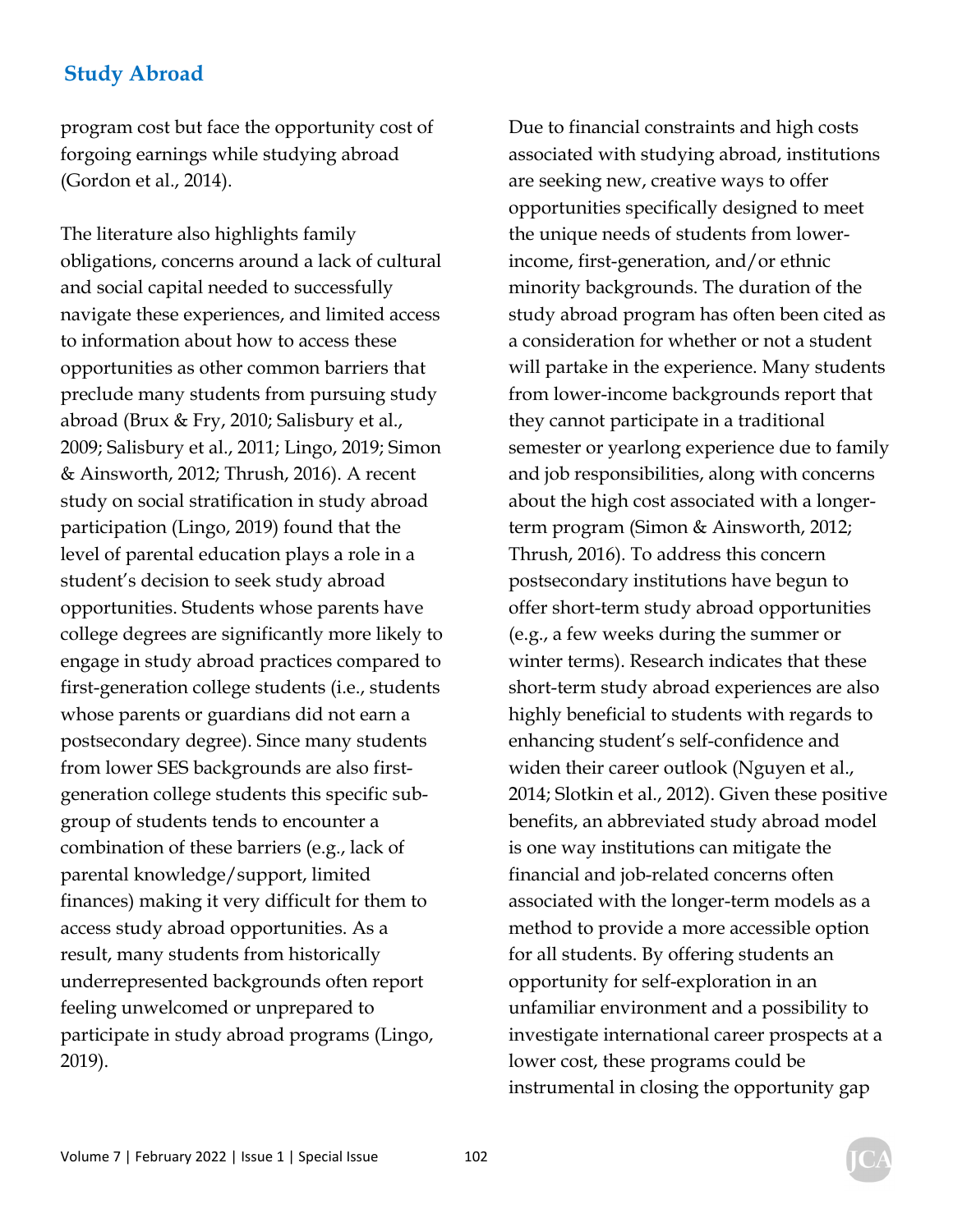that currently exists with study abroad programs.

#### **An Abbreviated-Study Abroad Model**

The referred study abroad program included in this study was specifically designed to meet the needs of historically underrepresented student populations (e.g., low-income, first-generation, and minority college students) attending a predominately white institution (PWI). The program (i.e., International Careers Program) was developed as a collaborative effort between the University's Career Center and TRIO Student Support Services Program (TRIO SSS). The University's Career Center provided the expertise and infrastructure necessary to develop the career exploration side of the program, and the TRIO SSS program served as the vehicle to recruit students and provide support. Students' TRIO program advisors provided one-on-one guidance and advising to help students navigate the study abroad process. The program was delivered as a twopart sequence: the first part required students to enroll in a career exploration course for college credit during the spring semester followed by a ten-day travel abroad experience that occurred right before the summer term began. The course curriculum introduced students to international careers and provided them the skills and resources needed to navigate traveling abroad. The second half of the program was aimed at providing students an opportunity to learn more about careers abroad through an

immersive travel experience. The travel experience was held in Costa Rica, and students were provided structured opportunities to network with employers in the region, as well as international peers who were studying at the local universities and colleges.

#### **Purpose of Study**

This qualitative study examined students' perceptions and interactions with an abbreviated study abroad program focused on career exposure and exploration. The findings presented throughout this paper help extend the study abroad literature by highlighting how historically underrepresented student groups experience these opportunities. The primary goal of this study was to understand students' reflections on the impact of the short study abroad experience on their future career development and overall personal growth. The following research questions guided the development of this study:

- 1) To what extent did participation in the international career exploration program impact the participants' views about their future employment opportunities?
- 2) How do participants' think this experience influenced the development of their psychosocial skills?
- 3) What aspects of the program's structure and format were appealing to the participants?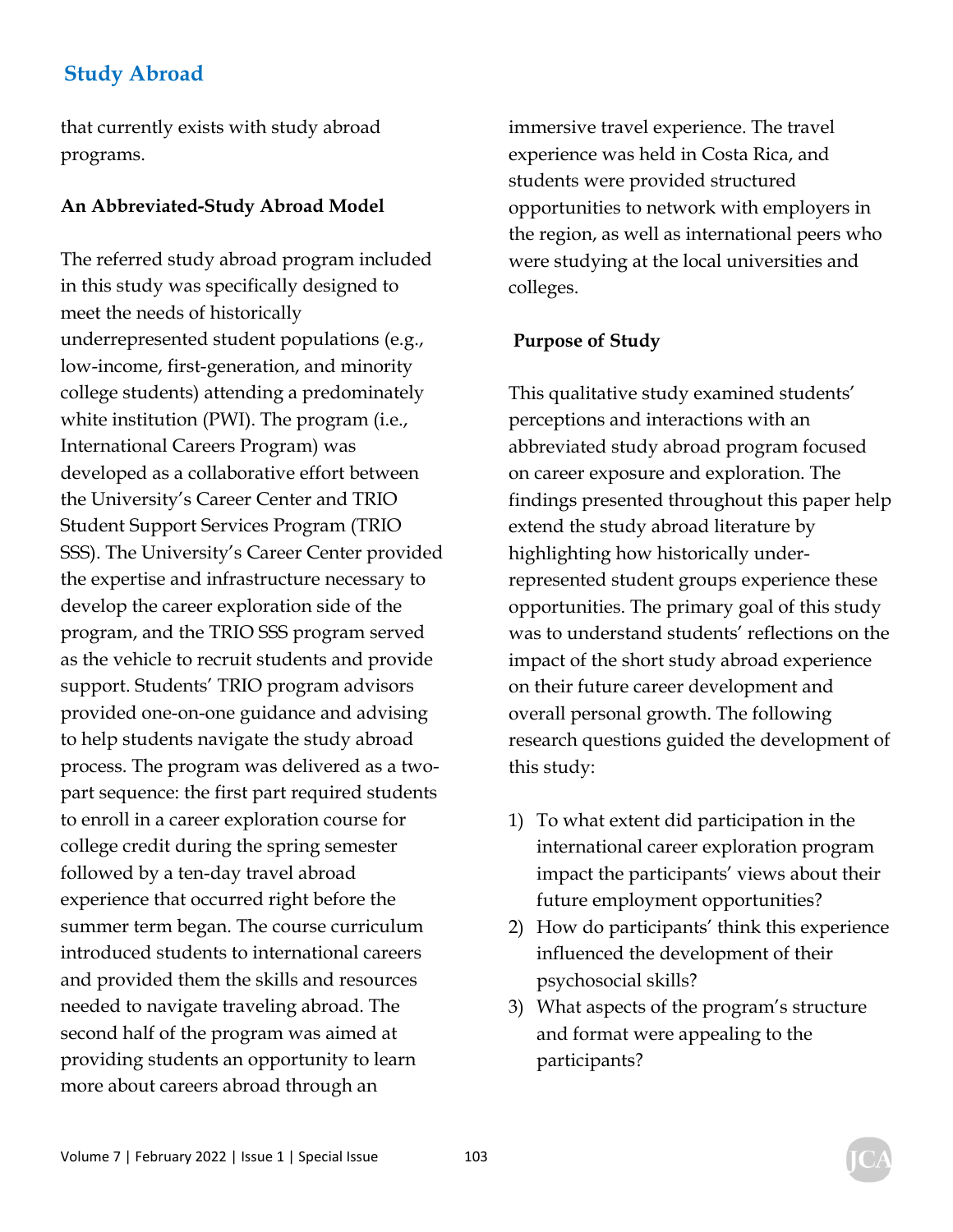#### **Methods**

#### **Setting and Participants**

This study was conducted at a large predominantly white institution (PWI) located in the Midwest region of the U.S. All participants included in this study were active members of the university's TRIO SSS program (to be eligible for TRIO SSS students must meet one of the following eligibly criteria: qualify as a first-generation student,

meet the federal guidelines for low-income status, or have a documented disability that is registered with the university). Students were recruited for the International Careers Program through informational fliers and advising sessions with their TRIO program advisor. Ten students participated in the program and 80% of participants reported that they had never traveled abroad prior to this experience. Demographic information was collected through a self-report survey.

Table 1.

|  | Socio-demographic Characteristics of Study Participants |  |
|--|---------------------------------------------------------|--|
|--|---------------------------------------------------------|--|

|                | <b>Name</b>   | Year      | <b>Major</b>                     | <b>Minor</b>                | <b>Intended Career</b>                                               | Race                | <b>Gender</b> |
|----------------|---------------|-----------|----------------------------------|-----------------------------|----------------------------------------------------------------------|---------------------|---------------|
| 1              | Linda         | Sophomore | Pre-Nursing                      | Spanish                     | <b>Nurse</b>                                                         | African<br>American | F             |
| $\overline{2}$ | Elizabeth     | Freshman  | <b>Political Science</b>         | None listed                 | Non-profit that<br>works with low-<br>income/minority<br>populations | White               | F             |
| 3              | Tom           | Senior    | Psychology                       | None listed                 | Occupational<br>Therapist                                            | African<br>American | M             |
| 4              | <b>Briana</b> | Sophomore | Communication<br><b>Sciences</b> | Education                   | Speech Language<br>Pathologist                                       | Multiracial         | F             |
| 5              | <b>Nick</b>   | Junior    | Sports<br>Management             | <b>Business</b>             | Sports Agent                                                         | African<br>American | M             |
| 6              | Olivia        | Freshman  | <b>Business</b>                  | Spanish                     | Undecided                                                            | African<br>American | F             |
| 7              | Sherry        | Sophomore | Applied Behavior<br>Science      | None listed                 | Physician                                                            | African<br>American | F             |
| 8              | Anna          | Sophomore | Anthropology                     | Religious<br><b>Studies</b> | Undecided                                                            | Multiracial         | F             |
| 9              | Sabrina       | Freshman  | Microbiology                     | Spanish                     | Pathologist                                                          | Multiracial         | F             |
| 10             | Aiden         | Sophomore | Chemical<br>Engineering          | Biomedicine                 | Engineer                                                             | Asian               | M             |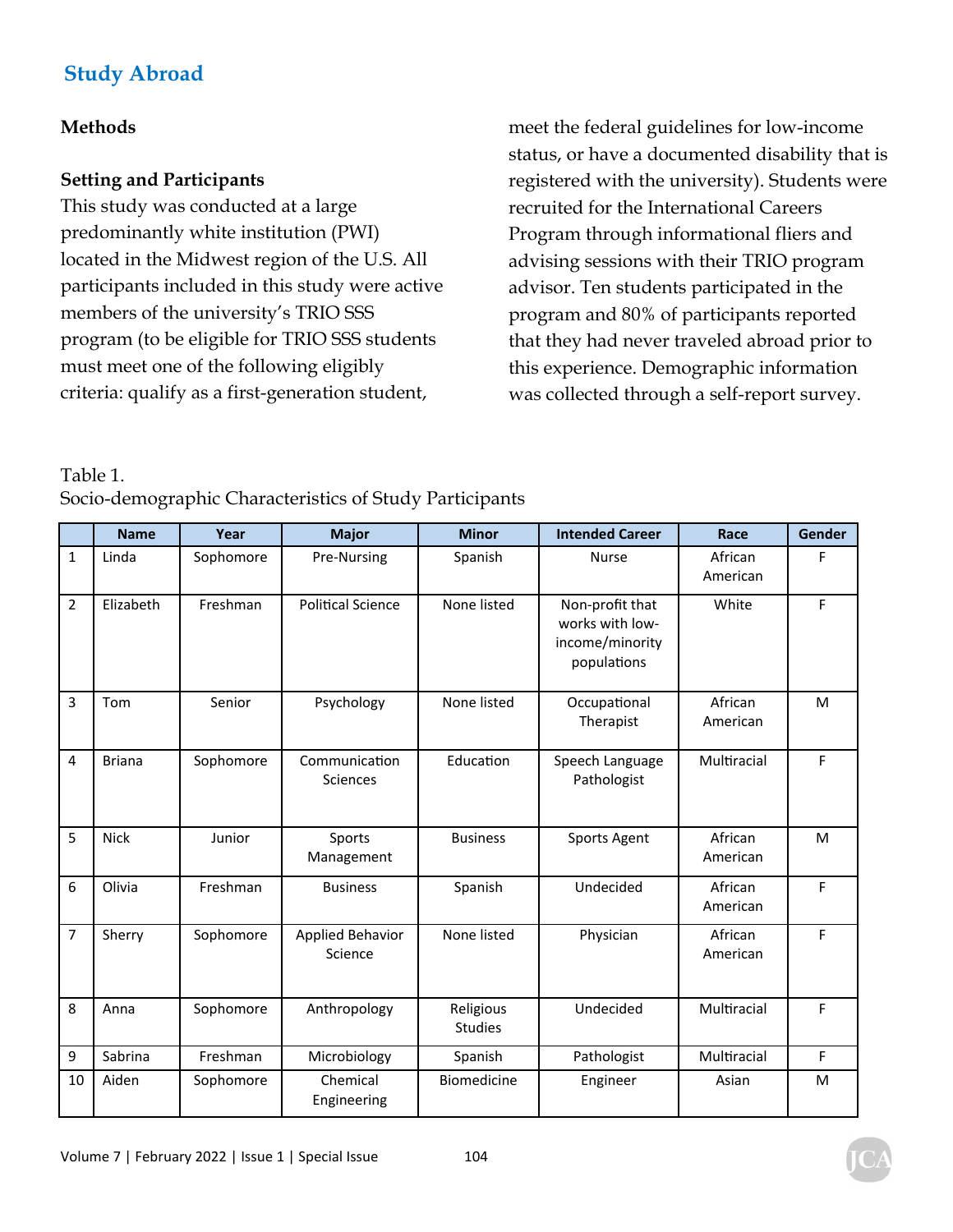Table 1 presents students' demographic information, year in college, major and minor degrees, and their intended careers. To protect students' privacy and ensure anonymity, all participant's real names were removed, and pseudonyms were assigned prior to analysis.

#### **Data**

The data used for this study were generated from three primary sources: student reflection essays, an online survey, and a focus group discussion. The ten students who participated in the program provided consent to participate in the evaluation study. All ten students completed the reflection essays; five students responded to the online survey; and four students attended the follow-up focus group session.

#### **Procedures**

The study utilized qualitative content analysis methodology (Hsieh & Shannon, 2005) to analyze the three data sources. Participants were asked to submit reflection essays within one week of returning from their travel abroad experience in Costa Rica. The essay format was designed to solicit student feedback on their perceptions of the experience, as well as how the experience impacted their career interests. The following excerpt highlights some of the open-ended questions that were used to guide student's reflections:

- Discuss your assumptions and expectations you had about the program before you participated. How was the actual experience similar or dissimilar from those assumptions and expectations?
- Describe your career choices before you participated in the program.
- Describe how, if at all, your career prospects changed as a result of participating in this experience.

In addition to the essays, students were asked to complete a post-survey designed to solicit feedback on their perceptions of how the experience impacted their personal growth and non-cognitive skills (e.g., self-efficacy, communication skills). Finally, three months after students returned from the travel experience in Costa Rica, they were invited to participate in a follow-up focus group. The focus group was intended to produce a richer data source that could be used to gain a deeper understanding of students' perceptions and interactions with the program. The focus group used a semistructured protocol that was designed to obtain additional information on student's expectations and perceptions, as well as an opportunity to follow-up on key preliminary findings from the survey and essay submissions. Specifically, discussion prompts asked students to further reflect on their overall experience with the International Careers Program, as well as how the program influenced their career prospects and personal

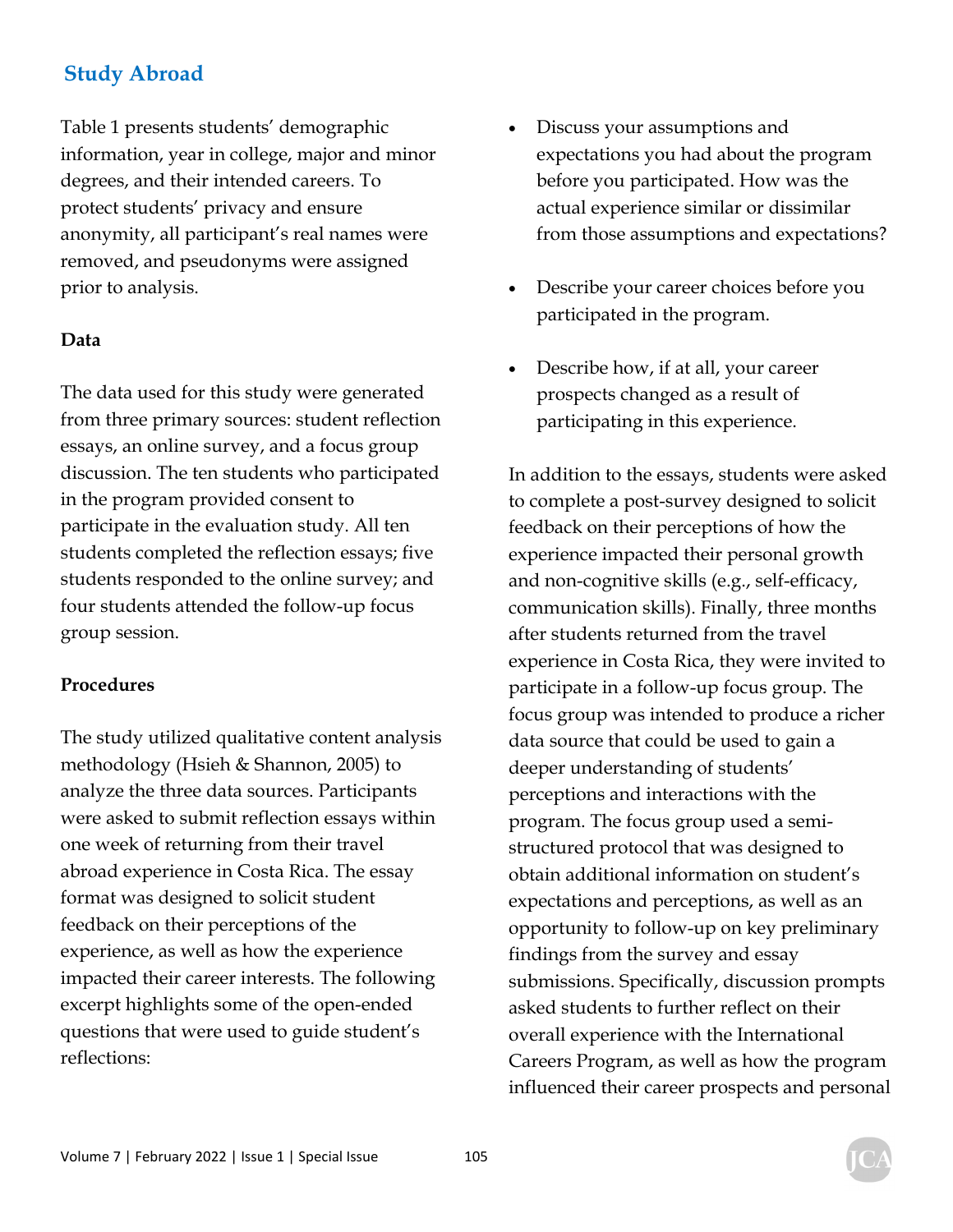development. The data collected from the three formats were triangulated and analyzed to identify emergent themes and response patterns.

The authors independently reviewed students' survey entries and essay responses to identify emergent themes and patterns. Upon completion of the independent analysis, the authors met to discuss the outcomes and to compare their respective codes. When consensus was reached, the authors summarized the results and used that information to construct a focus group protocol. Questions included on the focus group protocol were intended to solicit additional feedback from participants to confirm key findings from the preliminary analyses of the survey and essay responses, as well as to provide additional details to further illuminate areas where preliminary findings were unclear. Four students participated in the focus group (Oliva, Linda, Elizabeth, and Sherry). The second author facilitated the focus group discussion, and the lead author took detailed observational notes. The focus group session lasted approximately 60 minutes and was audio-recorded. Again, each author independently analyzed the focus group to identify emergent themes and patterns, and then compared findings and engaged in a discussions until a consensus was achieved regarding the final codes. To ensure the trustworthiness of the analytic process member checks were conducted to confirm student claims. For the final analytic step, the authors triangulated all data sources

to understand student's perceptions and interactions with the abbreviated study abroad experience. Findings generated from the study were shared with key program stakeholders during a debriefing meeting to examine and verify the accuracy of the emergent themes and patterns.

#### **Findings**

In general, findings revealed that participants did not view the program as having an immediate or direct effect on their career decisions. However, the data indicated that the program had a larger impact on shaping students' perspectives and interactions with a culture different from their own. Three broad themes emerged from the data that provided insights into participants perceptions of the study abroad experience. First, participants reported that the program helped broaden their outlook and understanding of the world around them. Second, participants indicated that the International Careers Programs was a positive experience because of the group dynamics created by the program. Finally, participants acknowledged the structure, and the length of the program as a key driver in their decision to pursue a study abroad opportunity as part of their undergraduate experience. The following section organizes the findings based on these three key themes and provides an assortment of illustrative quotes drawn from the raw data as a vehicle to represent the authentic voice of the student participants.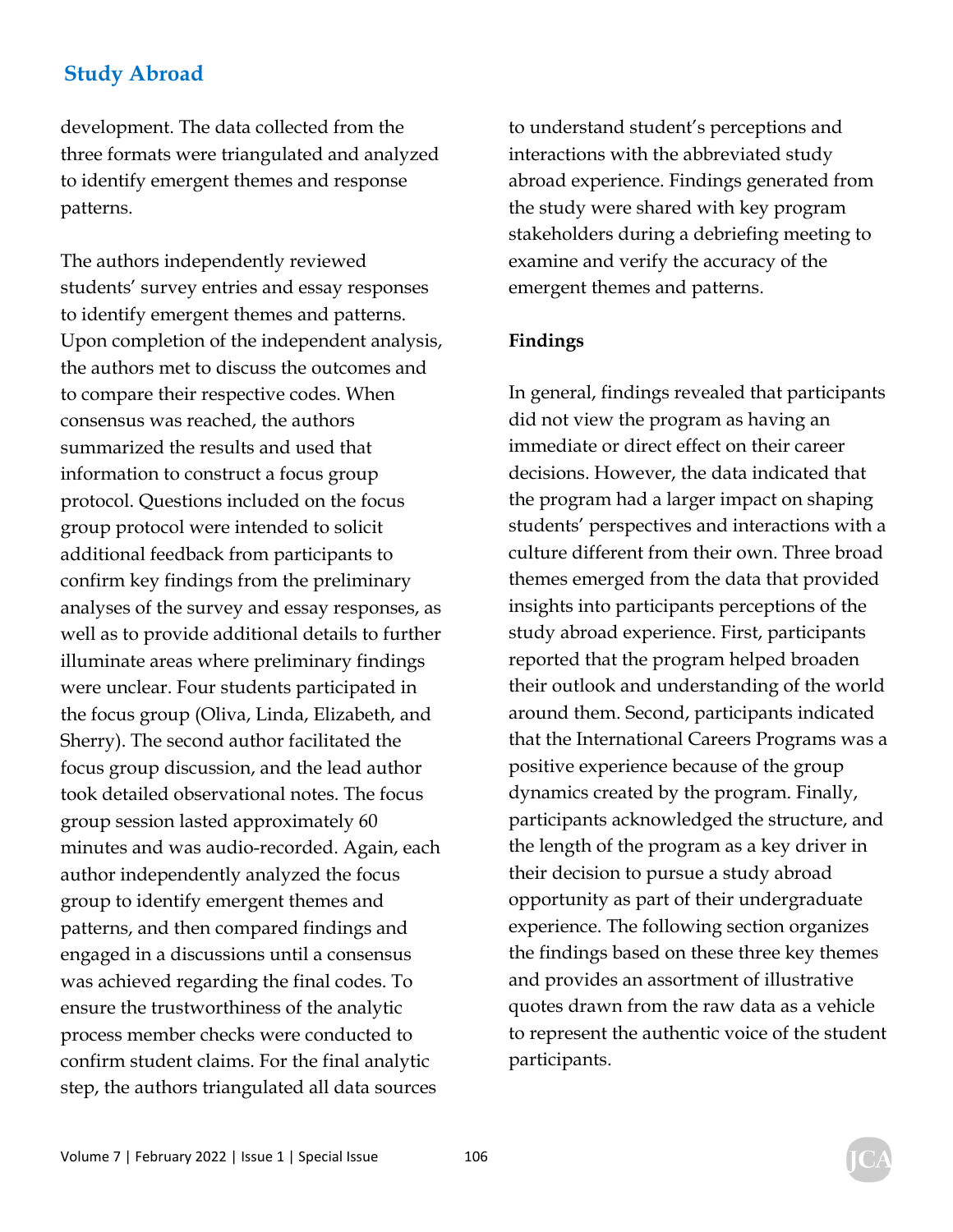#### **Global Perspectives**

The first major theme that emerged from the data revealed that the International Career Program provided participants an opportunity to broaden their understanding and perspectives of another culture. The majority (80%) of participants reported that they had never traveled abroad before this experience. Because this was the first-time many participants were able to immerse themselves in another culture, a large portion of the conversation in the follow-up focus group and in the reflection essays was centered on describing and reflecting on the various cultural differences they experienced while they were abroad. For example, participants were surprised and overwhelmed by the road conditions and driving infrastructure they experienced in Costa Rica.

*"A cultural shock for me was the driving. It stressed me out. They honk to say you can go, which is different. It seems like stop signs are optional. It was overwhelming." - Aiden* 

Participants were also surprised to discover that familiar cultural institutions (e.g., McDonalds) had variations that reflected the local context.

*"They even had rice and beans on the menu at McDonalds!" - Olivia* 

*"The McDonalds had a bakery inside; we don't have that at home." - Sherry* 

During several of the group outings participants said they noted that the local Costa Ricans were very accommodating to foreign tourist. As highlighted in the quotes below, these experiences prompted participants to reflect on their own experiences as a U.S. resident:

*"In the high tourist areas they really accommodate you. Like they speak English, like that's what we expect them to do being from the United States. You go into another country and expect them to speak your language. It lets you know our privilege and entitlement. I'm sure that can be annoying." - Tom* 

As part of the experience, participants were able to visit the local university where they had the opportunity to interact and network with college peers. Through these conversations participants said they realized that the undergraduate experience in Costa Rica was different than their experience. Many participants were surprised to find out that the students they spoke with in Costa Rica did not work while attending university.

*"I found it empowering that they [local university students] thought working and going to school – they thought it was crazy. And for us it is normal, it's an everyday thing." - Linda* 

*"Talking to students at the university in Costa Rica was really eye opening. They were asking us if we work and how expensive school is and stuff like that. It was like no*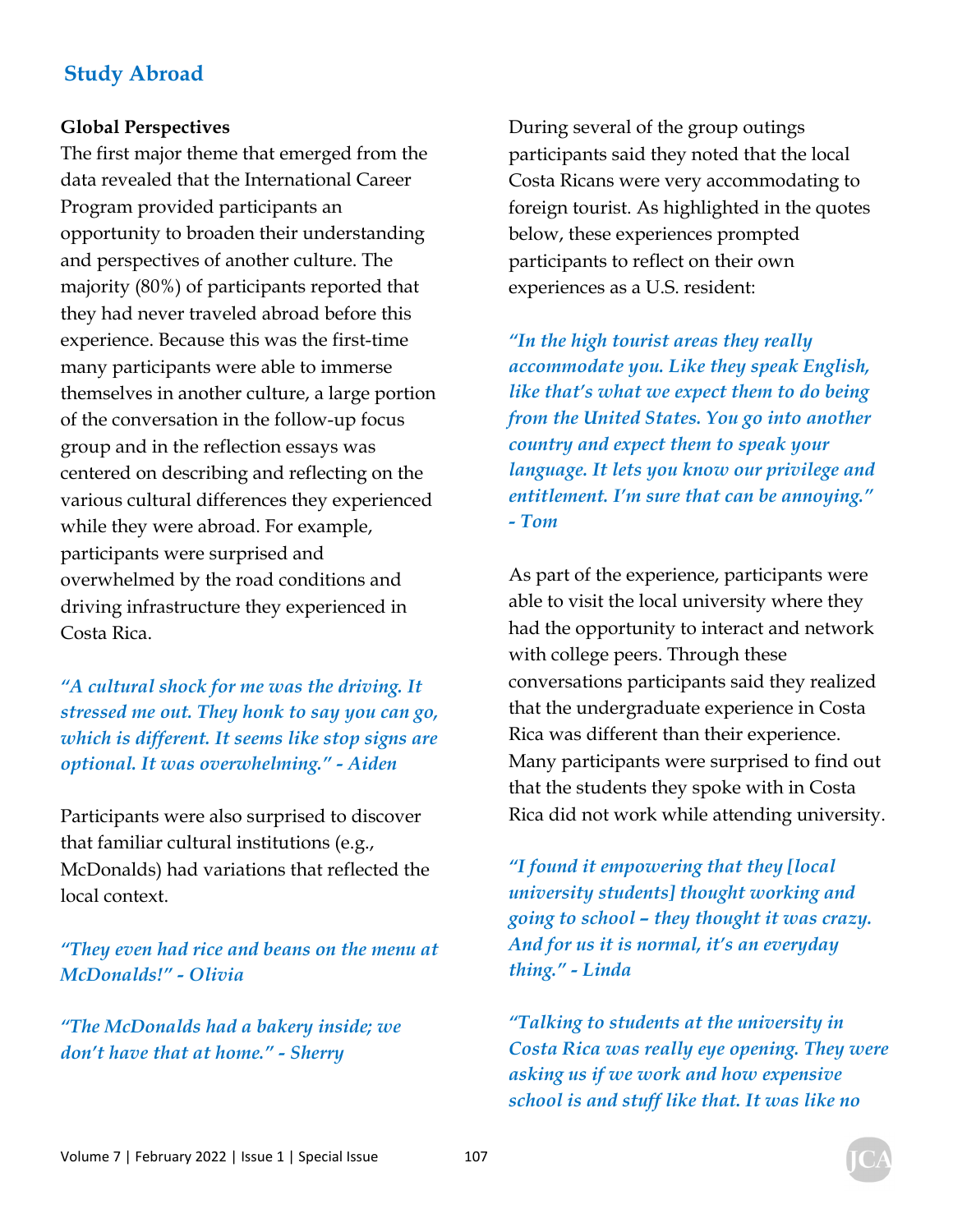*one in their classes worked, they had to travel like 2 hours on public transportation to get to school and most lived with their families. This is so different than what we do." - Elizabeth* 

*"I want to work and go to school because my job gives me experience for what I want to do, but there are some semesters where I wish I could just go to school. But I don't really have that option." – Sherry* 

While the study abroad program had a wellthought out itinerary to guide the ten-day trip, participants noted several instances when things did not go according to plan (e.g., delayed flights, missed transportation). As a result of the external factors that impacted the travel experience, the consensus among participants was to embrace flexibility while traveling abroad. They all acknowledged that traveling abroad can be incredibly stressful as you learn the area and culture. The quotes below highlight how students coped with the unexpected interruptions to their study abroad experience:

*"Use context clues in every situations. There will be times, mainly in the beginning, where you experience stressful situations because you are confused… you cannot expect to be around people similar to you all the time, so be preprepared to use all of your knowledge to address situations appropriately." – Nick* 

*"Adaptability and flexibility were traits that I have struggled with for the majority of my* 

*life and not being in control was a challenge for me during some aspects of the trip. As time progressed, I learned to adapt and deal with what I cannot control and make the best of every situation I was placed in… this experience taught me that I am more mentally capable of handling adversity than I previously thought and I shouldn't limit myself to opportunities within my comfort zone." – Briana* 

Finally, a few students who participated in the program were minoring in Spanish and wanted to use the experience as an opportunity to practice their Spanish skills. Participants reported that they were surprised that their formal Spanish training did not always translate when they were attempting to engage in a conversation with a native speaker.

*"Some of the things we learned in Spanish, that we're taught, that's more like their slang. Sometimes I'd say something and they'd [Native Costa Ricans] respond, and I'd think I thought that was something else." - Sabrina* 

While students said they wanted to improve their Spanish skills through this experience, they indicated that the ten-day time period where they were abroad was simply not enough time to really impact the development of their Spanish skills. Additionally, participants indicated that many of the residents they interacted with in Costa Rica would speak English as a way to reduce the impact of the language barrier. The short time period coupled with limited opportunities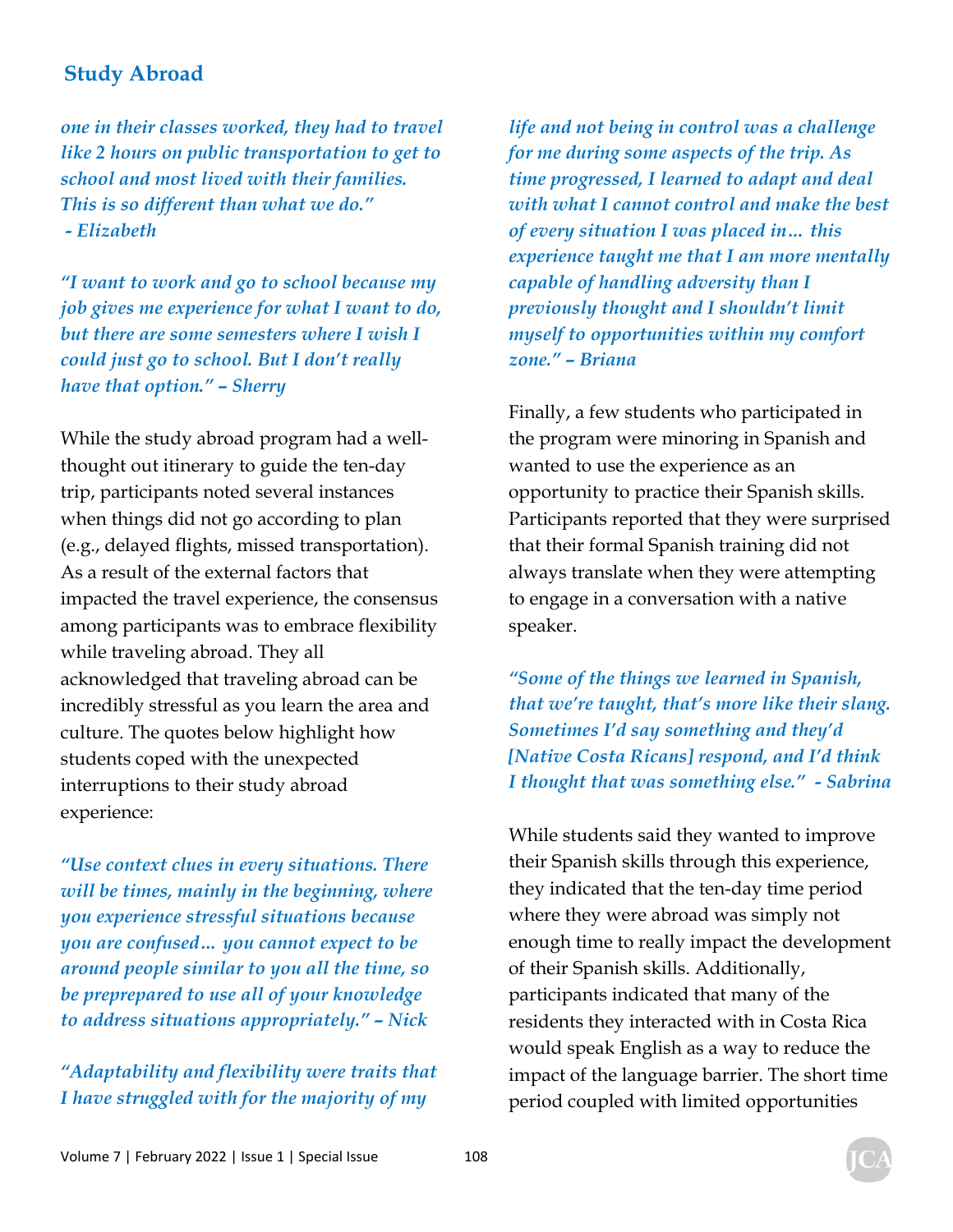where participants had to rely on their Spanish abilities resulted in little to no gains in this area.

*"I was surprised that people here [Costa Rica] speak English so well… I am amazed by the fact that English is so common." – Aiden* 

*"We weren't there long enough for my Spanish to really improve. Also a lot of the people there spoke English really well and when they would interact with us they would just speak English. I wanted to try and practice my Spanish, but their English was a lot better than my Spanish so it made it easier for them to just talk to me in English." - Olivia* 

#### **Group Dynamics**

The International Careers Program was specifically designed for historically underrepresented student groups, and as such, focused recruitment efforts on TRIO eligible students (i.e., first-generation, lowincome, and/or have a documented disability). This strategic recruitment effort was well received by participants. The majority of participants reported that the group dynamics created by the program was a key factor that contributed to the overall success of the experience.

*"I really liked that this program was specifically for students who are in TRIO [first-generation, low-income, and/or have a documented disability]." - Aiden* 

*"Going through TRIO with people I knew, and from the same background as me. It was like oh for your first time studying abroad, I wanted that." – Sherry* 

The cohesive group dynamics helped create a supportive environment where participants felt supported and were able to express vulnerability during challenging disruptions during the trip (e.g., delayed flights, navigating the language barrier).

*"Throughout the trip, I learned the significance of having patience and selfcontrol. We went through so much together that could have been worse had we not been able to control ourselves." – Nick* 

The group structure also provided an opportunity for students to develop deeper connections with their home university peers as well as form relationships with new international peers.

*"I was forced to talk to strangers, which helped me to make friends and be more independent." – Linda* 

#### **Program Structure**

The most salient finding from the current study centered around the program structure. Participants said the most important factor that influenced their decision about whether or not they could or would even want to participate in study abroad was the program's model. At the top of their list of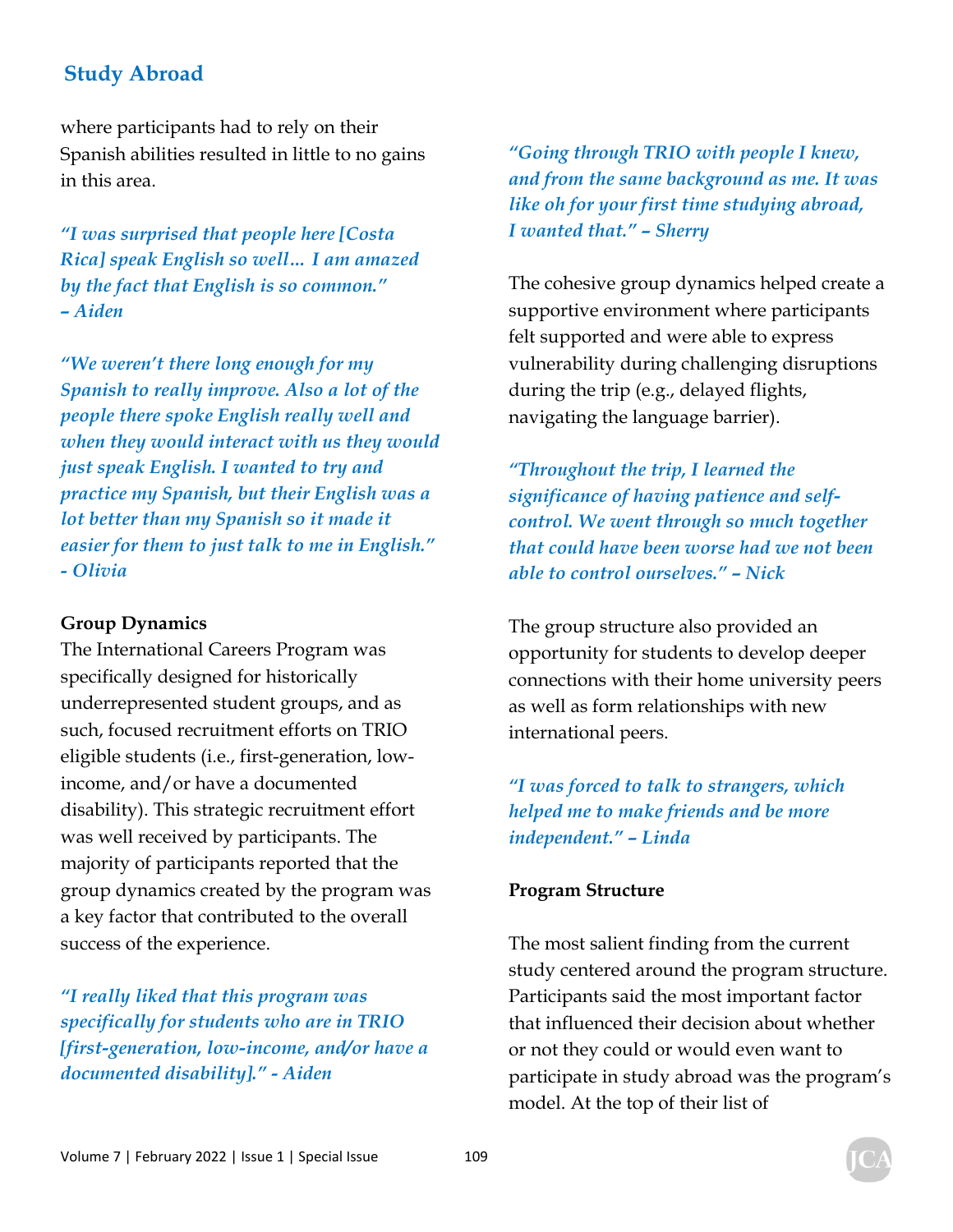considerations for participating in study abroad program was cost. All participants reported that money was the most important factor they considered when looking at study abroad opportunities.

*"I chose this experience because of money. Realistically even with scholarships, I wouldn't be able to come up with the rest of it [to pay for a full semester study abroad experience]." - Olivia* 

*"I wanted to study abroad, but obviously I couldn't afford to do that all semester. [My TRIO Advisor] recommended this to me as an alternative." - Elizabeth* 

*"When I first saw the email about this program I basically put it in my junk folder and didn't really think too much about it. I never really wanted to study abroad because I knew it just wasn't possible for me. But when I found out that I'd be able to get scholarships and it would fit in my schedule I thought it might be a good opportunity for me to see another culture, I've never been abroad." - Linda* 

*"They offered scholarships for us to even get our passport! They had all the resources we needed, made it super easy." – Sherry* 

*"I never thought I'd be able to afford it or have time for it and therefore may have unconsciously made myself believe I had no interest in traveling out of the country." - Anna* 

The second most important factor participants considered was the length of the program. Many participants said a semester or yearlong experience would not be possible with their schedules (both class and work).

*"Because I work and have summer classes it was a good time – only 2 weeks – because I have to take Organic Chemistry and work this summer, I couldn't do anything longer. That gap between spring semester and summer was perfect, it was really great." - Linda* 

Finally, several students reported that having the formal class offered during the spring semester and the trip abroad as the culminating experience was an ideal model.

*"I liked having the classes prior where we could all discuss everything and get to know each other. The instructors were able to tell us about their experiences too, which was helpful. We didn't have to just read it out of a book." – Elizabeth* 

*"We did a lot of the work before, so we were able to enjoy the moment when we were there [Costa Rica]. I had a friend who did a semester study abroad in India where she had to take classes and do homework while she was there. I liked doing all of that before we left and just being able to enjoy the trip and reflect on the actual experience while I was there." - Olivia*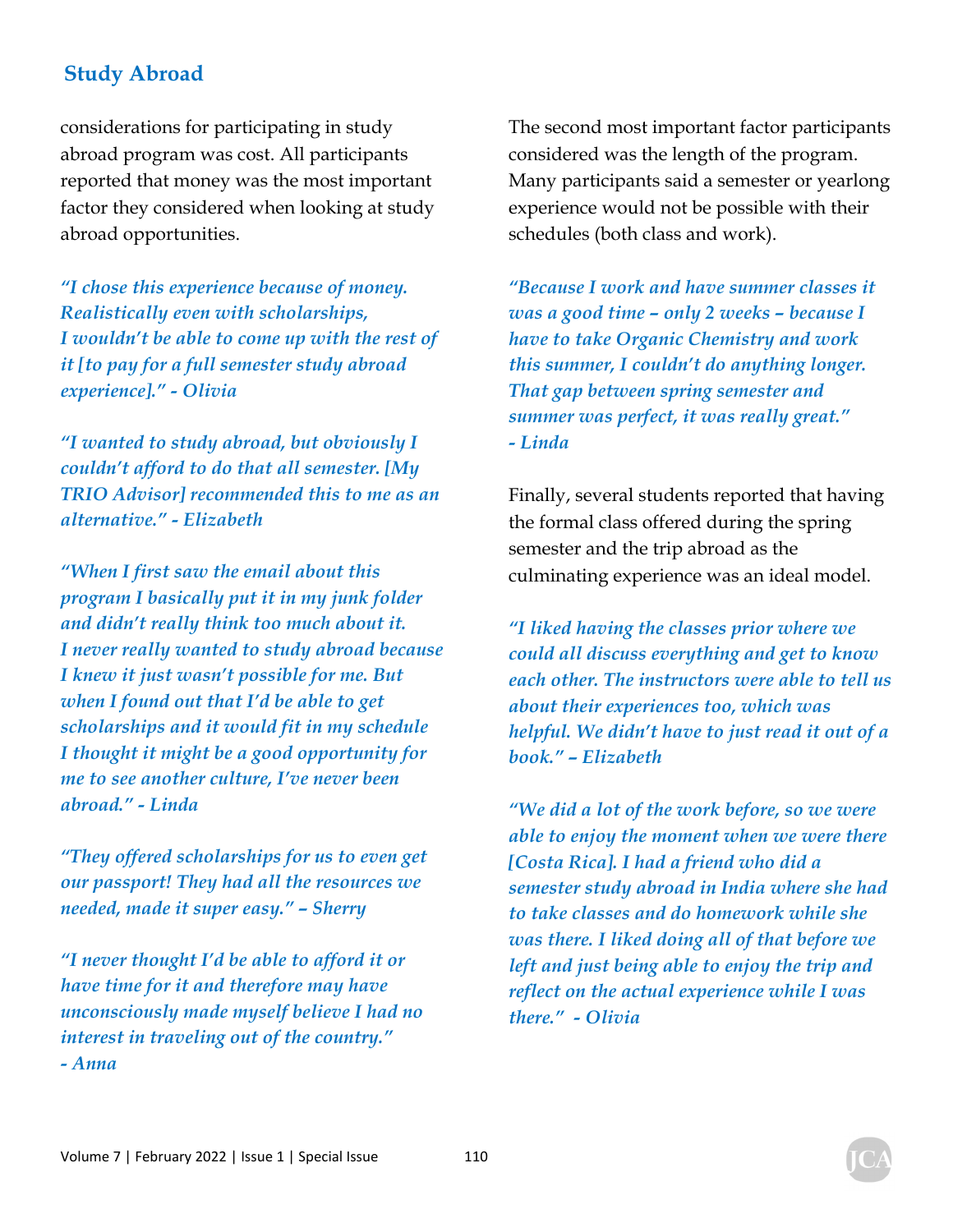#### **Discussion**

The data generated from this study provides insight into students' perceptions and interactions with an abbreviated study abroad model. Like previous research (Brux & Fry, 2010; Lörz et al., 2015; Presley et al., 2010; Relyea et al., 2008; Simon & Ainsworth, 2012; Lingo, 2019), participants reported that money was the main factor they considered when deciding whether or not to participate

in a study abroad experience. Participants indicated that they selected this abbreviated study abroad experience specifically because it was an affordable option. Findings revealed that cost of attendance was not the only financial consideration they factored into their decision, but also the opportunity cost related to employment. For example,

several participants indicated that they appreciated that the travel abroad component of the program was shorter in length and offered in the interim period between spring and summer classes. This was particularly appealing because many participants said they need to work throughout the year, and traditional study abroad programs would not afford them the same opportunities to earn an income while going to school.

Another key finding from this study was the impact of the group dynamics on participants experience. Previous research indicates that historically underrepresented students often feel unwelcome or uniformed about study abroad opportunities, which often precludes their participation in these types of undergraduate experiences (Lingo, 2019). The majority of participants in this study said they appreciated that this opportunity was specifically designed for TRIO students.

> Students felt like the experience was more welcoming because it was specifically intended to serve student populations from similar backgrounds. Many participants said they felt more comfortable around this similar group of peers. Additionally, participants felt they were able to get the information and guidance they needed to successfully navigate the study abroad

process. Leveraging the TRIO office and student's respective TRIO advisors as a vehicle to recruit students severed as a strategic method to increase accessibility to study abroad opportunities for historically underrepresented student populations.

Previous research has found that study abroad can be an influential strategy to shaping students' career development and interests (e.g., Arghode et al., 2020; Franklin, 2010; Murphy et al., 2014). A central tenant of

**"Findings revealed that cost of attendance was not the only financial consideration they factored into their decision, but also the opportunity cost related to employment."** 

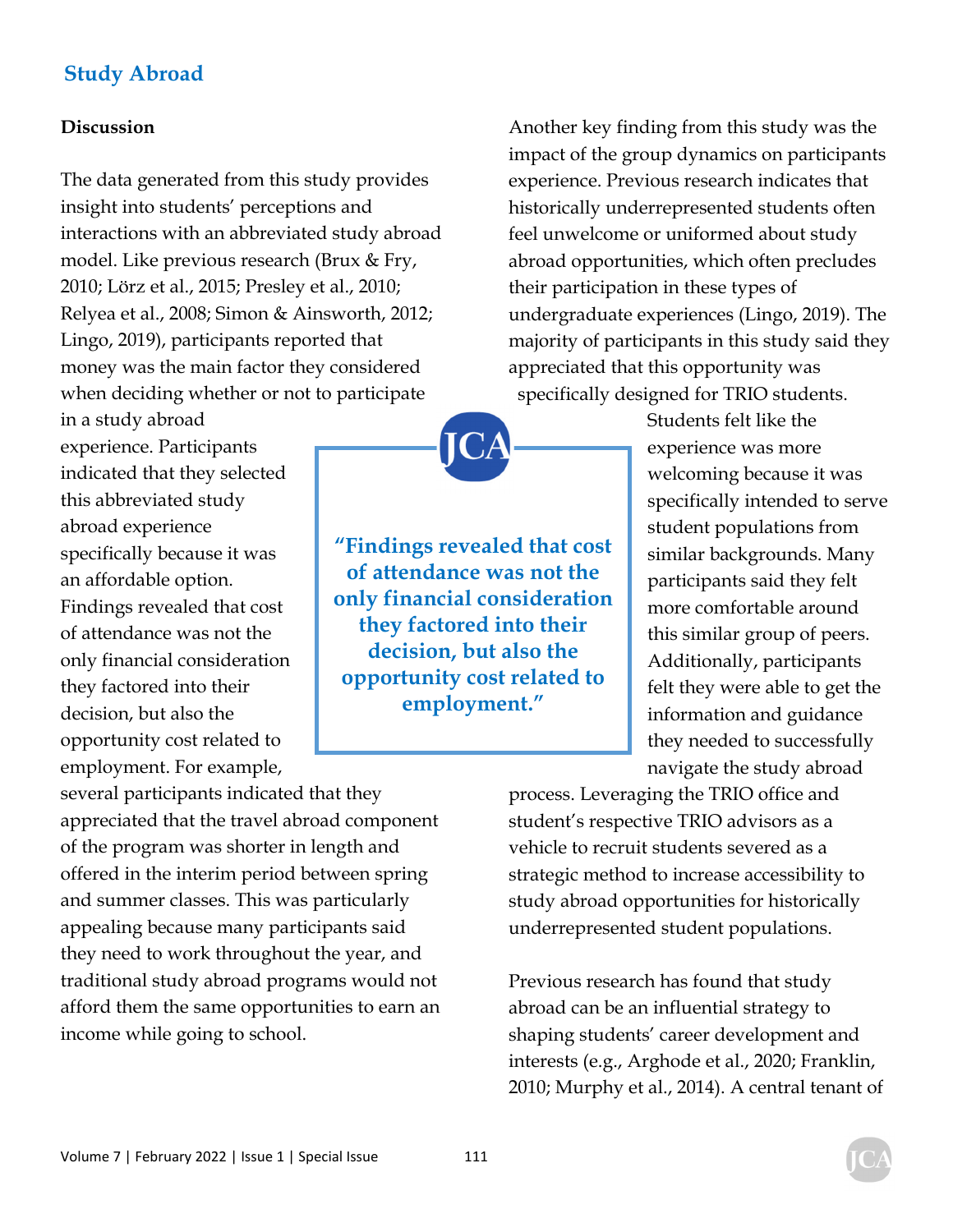the referred study abroad program included in this study was centered on international career development and exposure. As previously mentioned, the study abroad program was a collaborative effort between the University's Career Center and a TRIO SSS program. The program was specifically designed to expose historically underrepresented student groups to international careers. The data generated from this qualitative study did not support the notion that the study abroad experience had a direct impact on participant's career development or interest. All the participants indicated that their career interests and plans had not changed over the course of their experience. Many of the participants indicated that they already had a strong understanding of their career interests prior to engaging with the study abroad program, and they already knew what they wanted to pursue as a career. This finding is interesting given that most of the sample were in the early years of their postsecondary experience. According to a study conducted by Strada Education Network and Gallup (2017) 51% of undergraduate students are not confident in their career path when they enroll in college, and more than half of students change their major at least once. While only time will tell if the students in the current study pursue the careers they described as part of this study, it was clear from participant's responses during the focus group session and reflection essays they had a strong sense of their career aspirations which were largely unrelated and uninfluenced by their study abroad

experience.

#### **Limitations of the Study**

Several limitations should be considered when interpreting the findings of this qualitative study. Specifically, the sample size of the students who participated in the study abroad program was relatively small, and the data were collected using a convenience sampling method. Drawing on a readily available sample reduces reliability of the data and limits generalizability of the results. Furthermore, the sample exemplifies one geographic location in Midwest that also reduces generalizability. Finally, the data generated from this study relied on student's self-report analysis of the impact of the study abroad experience on their personal, academic, and career development. While the study offers a rich account of their perceptions of the impact of the program, future research should examine the impact of such a program using more direct assessment measures.

#### **Future Research Directions**

Despite the identified limitations the study adds to the existing literature on the value of study abroad experiences for underrepresented student populations. The study provides additional insights to understanding how an affordable, short-term study abroad opportunity can expand student's global perspectives and enhance their non-cognitive development (e.g.,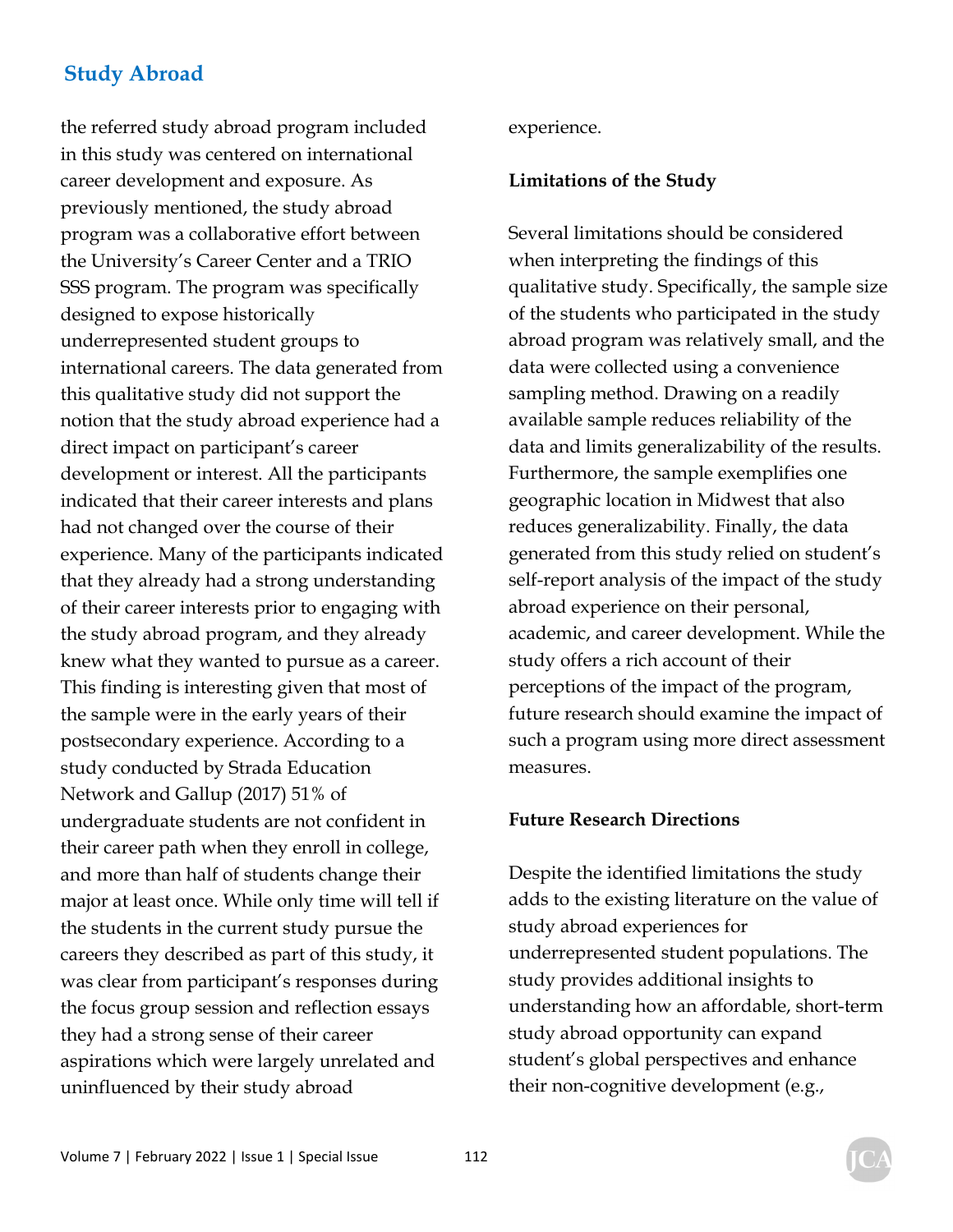practicing patience and adaptability). Future research using larger samples and geographical locations will allow for a more robust examination of the effects of various study abroad formats on student development and career choices for historically underrepresented student populations. Furthermore, quantitative methods may help illuminate the magnitude of the impact of study abroad on student's academic, career development, and personal growth. Finally, a longitudinal investigation of a short-term study abroad program specifically designed for historically underrepresented students could shed light on the potential lasting impacts of this type of program.

#### **Conclusion**

This study offers insights into how a welldesigned and structured program can help students form underrepresented groups expand their global outlook by providing unique opportunities for students to gain selfconfidence, personal growth, and cultural awareness. This study further extends the area of research on specific strategies and practices that higher education can leverage to help raise better prepare students for the college-to-work transition.

#### **REFERENCES**

Arghode, V., Heminger, S., and McLean, G. (2020). Career self-efficacy and education abroad: implications for future global workforce. *European Journal of Training and Development, vol. 45* (1). DOI: 10.1108/ejtd-02-2020-0034

Barclay-Hamir, H. (2011). Go abroad and graduate on-time: Study abroad participation, degree completion, and time-todegree. University of Nebraska-Lincoln. Retrieved from http://digitalcommons.unl.edu/cgi/viewcontent.cgi? article=1065&context=cehsedaddiss

Bandura, A. (1989). Human agency in social cognitive theory. *American Psychologist, 44*(9), 1175–1184. hƩps:// doi.org/10.1037/0003-066X.44.9.1175

Brux, J. M., & Fry, B. (2010). Multicultural students in study abroad: Their interests, their issues, and their constraints. *Journal of Studies in International Education, 14(5), 508-527.* https://doi.org/10.1177%2F1028315309342486

Burkart, B., Hexter, H., & Thompson, D. (2000). Why TRIO students need to study abroad. Higher Education.

Dwyer, M. M., & Peters, C. K. (2004). The benefits of study abroad. *IES Abroad News*. Retrieved from http:// www.iesabroad.org/study-abroad/news/benefits-studyabroad#sthash.r4o2pfPo.dpbs.

Engel, L. C. (2017). Underrepresented students in US study abroad: Investigating impacts. *Institute of International EducaƟon Research and Policy Brief Issue 1*. Retrieved from https://mobilitytoolkit.ie/wp-content/uploads/2017/12/ Underrepresented-Students-and-Study-Abroad.pdf.

Flum, H. & Blustein, D. (2000). Reinvigorating the study of vocational exploration: A framework for research. *Journal of VocaƟonal Behavior, 56* (3), 380-404. hƩps:// doi.org/10.1006/jvbe.2000.1721

Fouad, N.A., Ghosh, A., Chang, W., Figueiredo, C., & Bachhuber, T. (2016). Career exploration among college students. *Journal of College Student Development 57*(4), 460 -464. doi:10.1353/csd.2016.0047.

Franklin, K. (2010). Long-term career impact and professional applicability of the study abroad experience. *FronƟers: The Interdisciplinary Journal of Study abroad, 19,*  169-190*.* DOI: hƩps://doi.org/10.36366/fronƟers.v19i1.279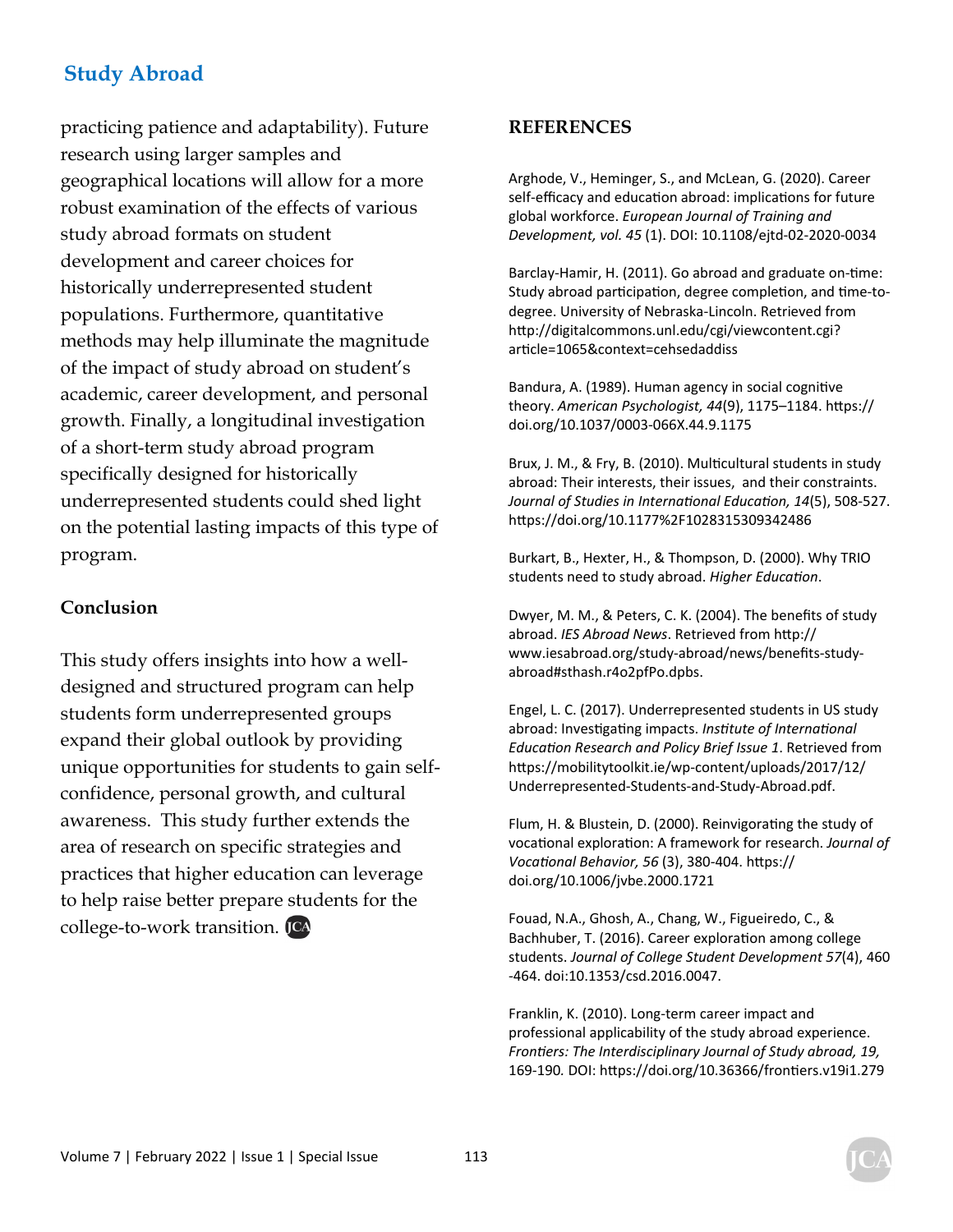Gibbons, M., & Shoffner, M. (2004). Prospective first-generation college students: Meeting their needs through social cognitive career theory. *Professional School Counseling, 8*(1), 91-97. Retrieved May 17, 2021, from http://www.jstor.org/ stable/42732419

Gordon, P.J., Patterson, T. & Cherry, J. (2014). Increasing international study abroad rates for business students. *Academy of EducaƟonal Leadership Journal, 18*(3), 77-86.

Horn, A. S., Fry, G. W. (2013). Promoting global citizenship through study abroad: The influence of program destination, type, and duration on the propensity for development volunteerism. *Voluntas, 24*, 1159– 1179. hƩps://doi.org/10.1007/s11266-012-9304-y

Hsieh, H. & Shannon, S.E. (2005). Three approaches to qualitaƟve analysis. *QualitaƟve Health Research, 15*(9), 1277 -1288*.* hƩps://doi.org/10.1177/1049732305276687

Jiang, Z., Newman, A., Le, H., Presbitero, A., & Zheng, C. (2019). Career exploration: A review and future research agenda. *Journal of VocaƟonal Behavior, 110*, 338-356. https://doi.org/10.1016/j.jvb.2018.08.008

Kronholz, Julia F.; Osborn, Debra S. (2016). "The impact of study abroad experiences on vocational identity among college students". *FronƟers: The Interdisciplinary Journal of Study Abroad*, *27*, 70-84.

Kuh, G.D. (2009). What student affairs professionals need to know about student engagement. *Journal of College Student Development, 50*, 683- 706.

Lee, J. A., & Green, Q. (2016). Unique opportunities: Influence of study abroad on black students. *Frontiers: The Interdisciplinary Journal of Study Abroad, 28*, 61-77. hƩps:// doi.org/10.36366/fronƟers.v28i1.380

Lingo, M. D. (2019). Stratification in study abroad participation after accounting for student intent. *Research in Higher EducaƟon, 60,*1142-1170*.* hƩps://doi.org/10.1007/ s11162-019-09545-z

Lokkesmoe, K. J., Kuchinke, K. P., & Ardichvili, A. (2016). Developing cross-cultural awareness through foreign immersion programs: Implications of university study abroad research for global competency development. *European Journal of Training and Development*, *40*(3), 155-170. hƩps://doi.org/10.1108/EJTD-07-2014-0048

Lörz, M., Netz, N., & Quast, H. (2016). Why do students from underprivileged families less often intend to study abroad? *The InternaƟonal Journal of Higher EducaƟon Research. 72* (2), 153-174. DOI:10.1007/s10734-015-9943-1

McMahon, M., Watson, M. & Lee, M.C.Y. (2019). Qualitative career assessment: a review and reconsideration. Journal of *VocaƟonal Behavior, 110(B),* 420-432*.* hƩps:// doi.org/10.1016/j.jvb.2018.03.009

Meyer-Lee, E., & Evans, J. (2007). Areas of study in outcomes assessment. *Outcomes Assessment*, 55.

Minton, M. R. (2016). *Trio-eligible students and study abroad: InfluenƟal factors, barriers, and benefits* (Order No. 10131421). Available from ProQuest Dissertations & Theses Global. (1817923466). Retrieved from https:// www2.lib.ku.edu/login?url=hƩps://www.proquest.com/ dissertations-theses/trio-eligible-students-study-abroadinfluential/docview/1817923466/se-2?accountid=14556

Movassaghi, H., Unsal, F. and Göçer, K. (2014), Study abroad decisions: determinants and perceived consequences, *Journal of Higher EducaƟon Theory and PracƟce, 14*(1), 69- 80.

Murphy, D., Sahakyan, N., Yong-Yi , D., & Magnan, S. S. (2014). The impact of study abroad on the global engagement of university graduates. Frontiers: The *Interdisciplinary Journal of Study Abroad*, *24*(1), 1-24. https://doi.org/10.36366/frontiers.v24i1.333

NAFSA, 2021. *Trends in U.S. Study Abroad*. Retrieved from https://www.nafsa.org/policy-and-advocacy/policyresources/trends-us-study-abroad.

Nguyen, A.D., Jefferies, J. and Rojas, B. (2018). Short term, big impact? Changes in self-efficacy and cultural intelligence, and the adjustment of multicultural and monocultural students abroad. *InternaƟonal Journal of Intercultural RelaƟons, 66*, 119-129. hƩps://doi.org/10.1016/ j.ijintrel.2018.08.001.

Norris, E. M. & Gillespie, J. (2009). How study abroad shapes global careers: Evidence from the United States. *Journal of Studies in InternaƟonal EducaƟon, 13*, 382-397. hƩps:// doi.org/10.1177/1028315308319740.

Petersdotter, L., Niehoff, E. and Freund, P.A. (2017), International experience makes a difference: effects of studying abroad on students' self-efficacy. *Personality and Individual Differences, 107*, 174-178. hƩps:// doi.org/10.1016/j.paid.2016.11.040.